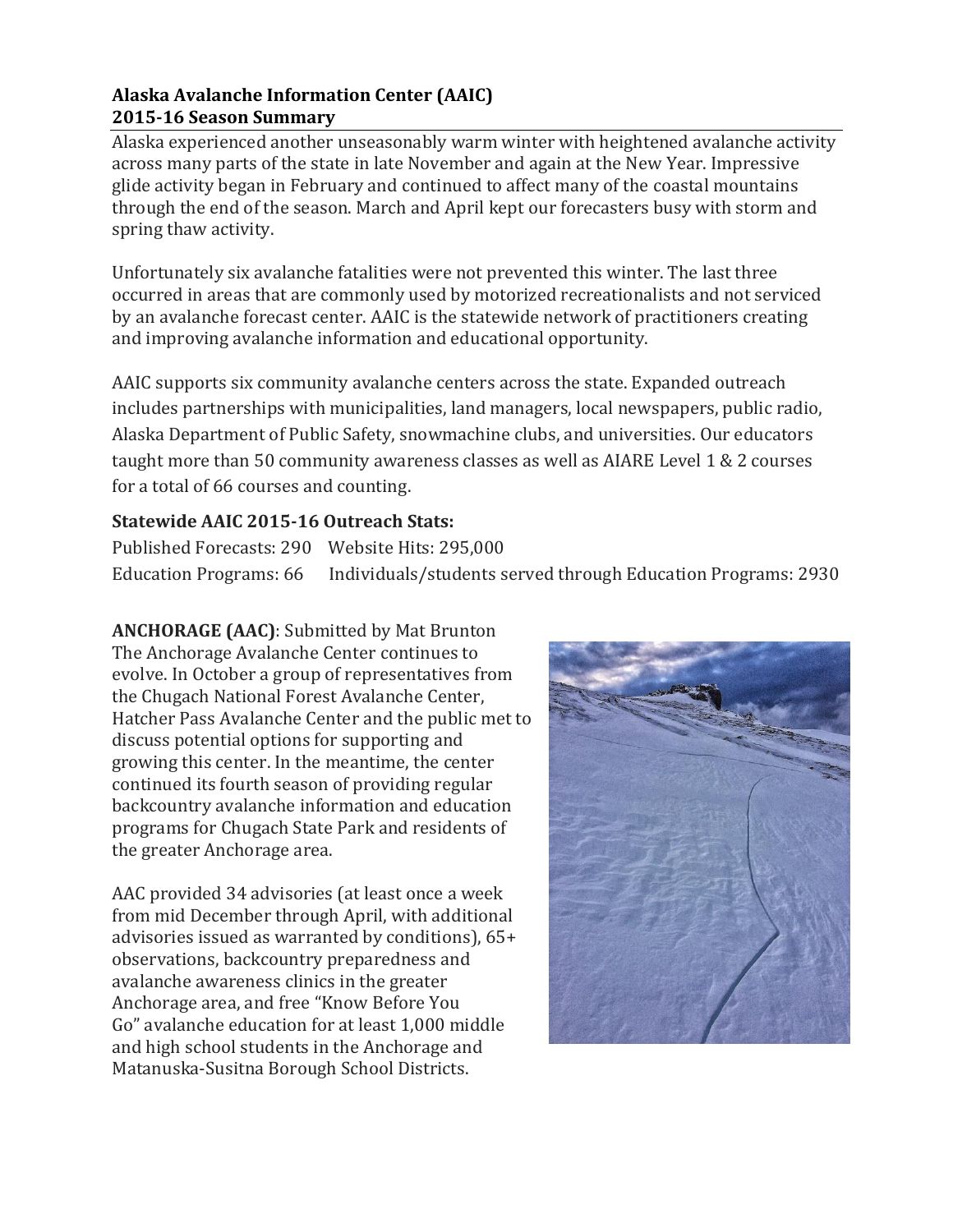#### **CORDOVA**: Submitted by Hoots Witsoe



Our season began with hope for a colder winter than last year. However that hope changed to indifference by the New Year as the freezing line rose and left us with no snow below 1000 feet. Ample snow fell in the upper mountains and typical avalanche cycles occurred. The lack of snow in lower elevations, however, limited backcountry use and avalanche exposure. The lack of snow also kept any avalanche activity from reaching the highway. Prevailing warm temperatures brought spring shed early.

**EASTERN ALASKA RANGE (EARAC):** Submitted by James Smith

The Eastern Alaska Range Avalanche Center's first year was busy and productive. Early season storms (September to November) followed by over three months of relative drought, wind events, and warmer than normal temperatures produced widespread PWLs throughout the area. These were then buried by successive storms in mid to late March, which resulted in an active snowpack with widespread natural and human triggered avalanche hazards.



While EARAC does not yet provide forecasting services, we worked to develop our observer network with great success using both social media and website platforms. Facebook page 'Likes' are up 93% from March 2015 and we've had a Facebook Reach of 80,521 in the last year.

During the Arctic Man Ski and Sno-Go Classic in April, EARAC worked with AAIC forecasters to provide an avalanche forecast for five days during the event. EARAC volunteers participated in the rescue, and subsequent accident investigation of two fatal avalanche accidents in April.

EARAC hosted 16 educational classes ranging from awareness to Level 2, and reached over 300 students.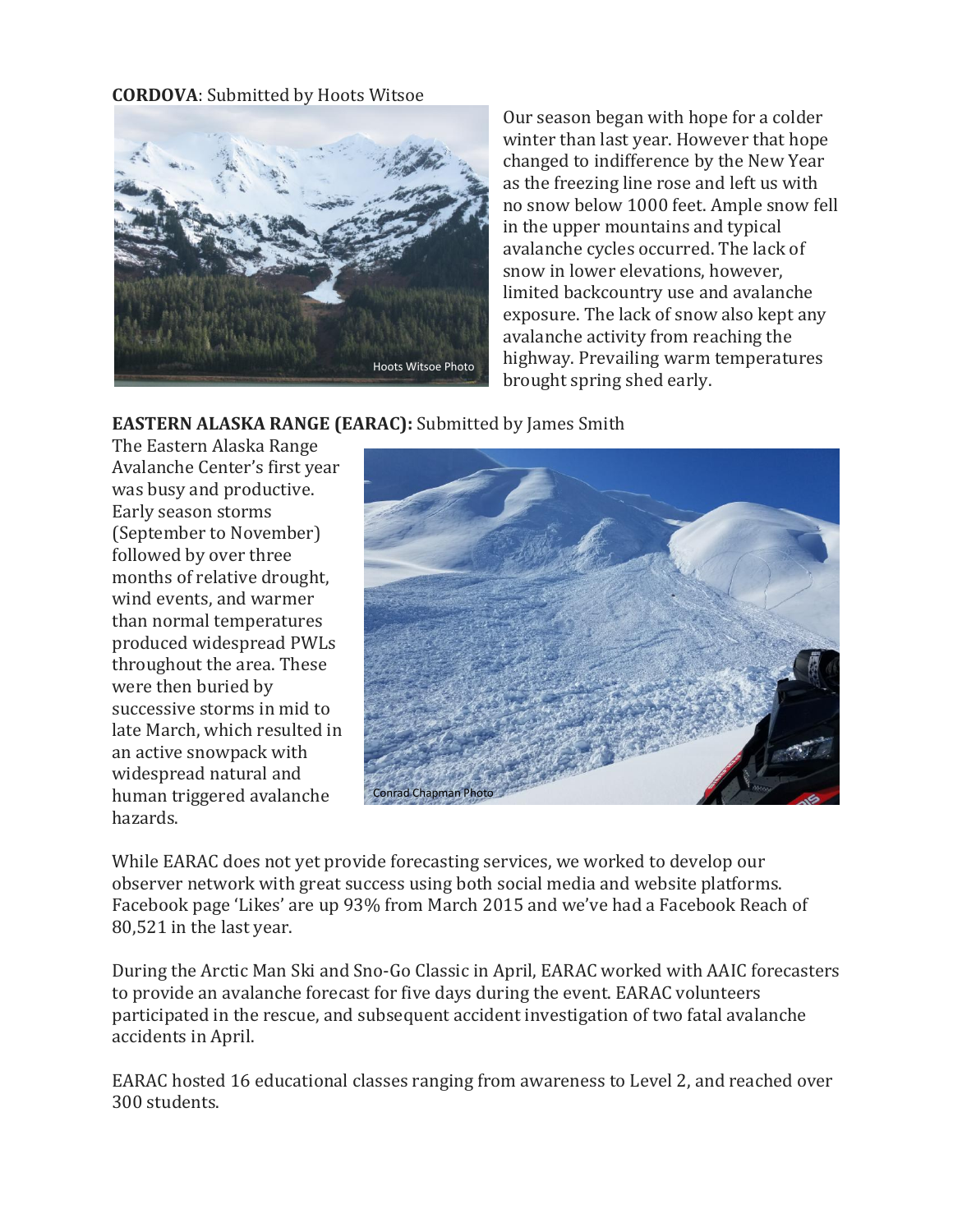## **HAINES (HAIC)**: Submitted by Erik Stevens

![](_page_2_Picture_1.jpeg)

This season started off strong, if not a little late, with 1-2m of heavy snowfall above 2000ft the first half of November. This set up most of our ski terrain with good coverage and a stable base, which is just what we like to see. The top layers of very loose, dry powder (which made for great skiing for a week or so) became a curse by late November.

Then the region was walloped by a Pineapple Express with 100mph south winds, 30-60cm of very wet snow followed by heavy rain up to mountain top level, and temperatures that rose  $30^{\circ}$  F in 24 hours. In advance of this storm we coordinated with AAIC's forecasting director, and other forecasters around the state. It was agreed the conditions could reach into the Extreme category for avalanche danger. We issued the Extreme rating the evening of Nov. 19th, lasting through the 21st. We produced a special press release that went out on the airwaves to warn of unusually high avalanche danger. The storm hit hard, closing the Klondike highway almost immediately due to avalanche. Reports came in all weekend of people hearing large avalanches coming down the mountains nearby. After the storm had passed we could see that nearly every path had slid, several of them to size 4. One very large slide covered nearly 5,000 vertical feet and tossed trees into Chilkat Lake (this area has several private cabin lots that sit in the runouts of large avalanche chutes). Over the next several days, members of the public commented to us that they appreciated hearing our warnings over the radio ahead of time.

That November Pineapple Express was the beginning of a persistent warm regime. Snow levels remained near 2000ft for most of the winter. The season became remarkable for not having a single strong outbreak of arctic air (defined as temperatures below 0°F in town). There was little in the way of skiing below treeline, so riders shifted their focus to the high terrain of the Chilkat pass.

The rest of the season played out as pretty standard. A couple of surface hoar events caused some significant avalanche trouble from February-March. We had 7 close calls reported to us, plus three burials. One slide at the Chilkat pass in April led to a fatality – the fifth in five years. Since it occurred across the border in British Columbia, Avalanche Canada is producing a report on this accident.

HAIC produced 45 advisories this season. We taught 15 free community avalanche courses in Haines and Skagway, and contributed to education efforts and forecasting at the Arctic Man ski and snowmachine race near Fairbanks. Our website hits continue to increase, and our Facebook page has been hugely popular with about 19,000 post views. We are building partnerships with local stakeholders: skiing, guiding, and mining operations. Funding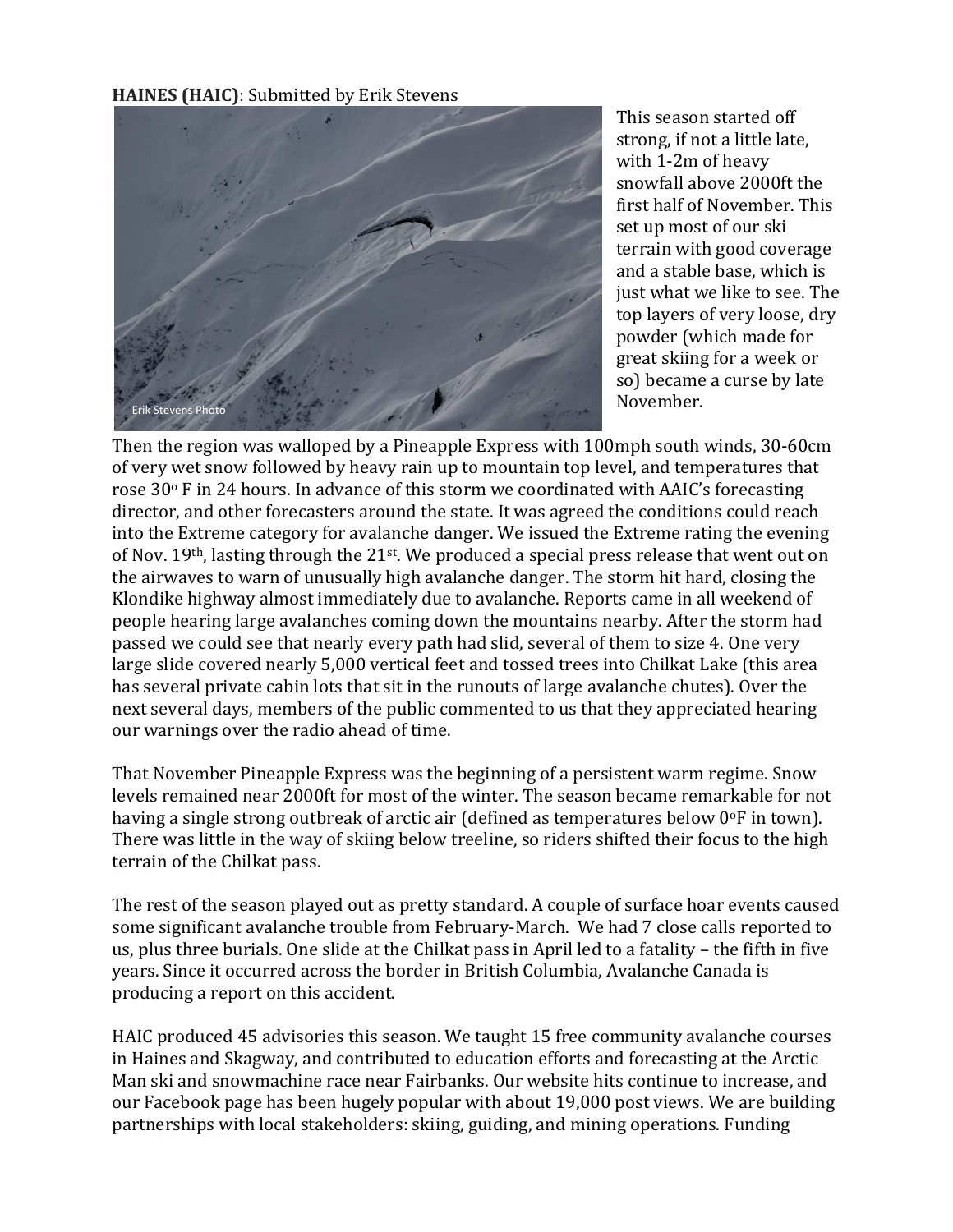continues to increase each year, as does backcountry use, and sense of community.

## **HATCHER PASS (HPAC):** Submitted by

Allie Barker Hatcher Pass Avalanche Center had an eventful season despite three unfortunate avalanche fatalities, a skier, a snowmachiner, and a snowshoer. HPAC provided avalanche advisories every Saturday, November through April, and more as warranted by weather conditions and accidents. There was a significant increase in website users this season, ranging from 1000-3000 hits per day.

The CNFAIC extended their observation platform, making HPAC public and professional observations visible on both HPAC and CNFAIC's websites. This partnership resulted in an increased number of public observations, as well as

![](_page_3_Picture_4.jpeg)

improving communication between HPAC, AK State Parks, AK Avalanche School, AK Pacific University, CNFAIC, and AK DOT professionals.

HPAC provided a free rescue workshop with over 80 participants in conjunction with the CNFAIC, AK Avalanche School, and local groups, thanks to a grant from the Department of Public Safety/AAIC.

Hatcher Pass received just about all its snow in November and March, with little in between- giving pause to ripen our famous square powder. November's significant avalanche cycle resulted in an avalanche crossing and closing the road for over a week. The old timers had to scratch their heads trying to remember the last time they lowered the avalanche gate, likely around the time of the lace up telemark boot, the Elan sno-go and Tom Murphy caretaking the Independence Mine.

This avalanche path is near the "Road Run" a popular high school winter recreation area. The same path ran in March, stopping nearly 10 feet from the road and adjacent to a recently used campfire site. (See photo.)

HPAC involvement was integral in the avalanche accident search for Liam Walsh (who is still missing), avalanche accident investigations, interviews with avalanche fatality victims, AAA accident write-ups, and collaboration with just about every associated agency within 100 miles. As a result of the accidents, community support has skyrocketed, assisting HPAC in raising over \$8000 for "Are You Beeping" signs for next season.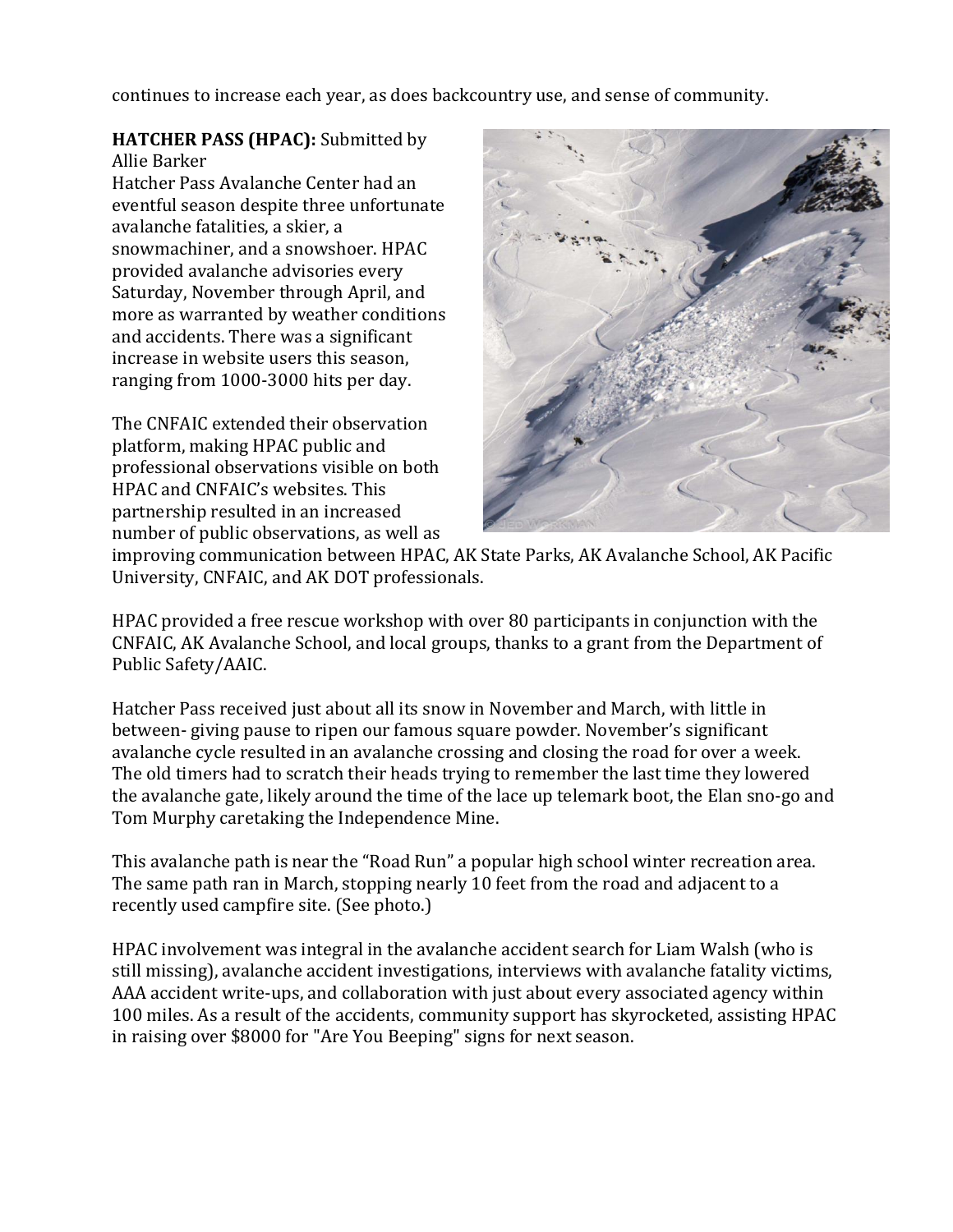![](_page_4_Picture_0.jpeg)

Over 180 people filled the ski chalet for an outstanding fundraiser and cabin fever reliever including "bluegrass-beer-bunny boots-boogying" all to help further the mission of the avalanche center. With a successful fundraiser, and sold out raffle, our little grassroots center is growing. Overall, the support, encouragement, collaboration, and involvement of many avalanche professionals and community members made this a remarkable season for HPAC.

# **VALDEZ (VAC)**: Submitted by Sarah Carter

Thompson Pass received 505" snow with 57" water equivalent in the course of 22 storm events. The town of Valdez received 178" snow with 40" water equivalent.

Our region experienced six widespread avalanche cycles related to storm snow avalanches that posed HIGH danger to backcountry travelers. Diverse user numbers continue to increase (listed in order): motorized, motorized hybrid with ski/snowboard/kite, touring ski/snowboard, mechanized ski/snowboard, and kite ski/board. March and April had many close calls with human triggered storm slab avalanches; some over surface hoar, with some stepping down to deeper

![](_page_4_Picture_5.jpeg)

weaknesses or glacier ice. A few individuals were captured, pulled their balloon-pack and successfully came to rest on or near the surface with minor injury.

Our membership has grown to 140 individuals, businesses, and community partners supporting the forecast and education programs. Beginning in October, 145 forecasts were published. An average of 300 people view the forecast each day with almost 50,000 views this season. Peak days during March and April saw over 800 visits. Our instructors taught several awareness classes in our schools and community including the annual Beacons & Eggs and Tailgate Mountains skills programs.

This is the fourth year the City of Valdez has funded the Valdez Avalanche Center. Private sector businesses and individual member donations have grown the center from a solely volunteer effort to paying seven forecasters, observers, and educators for their hard work.